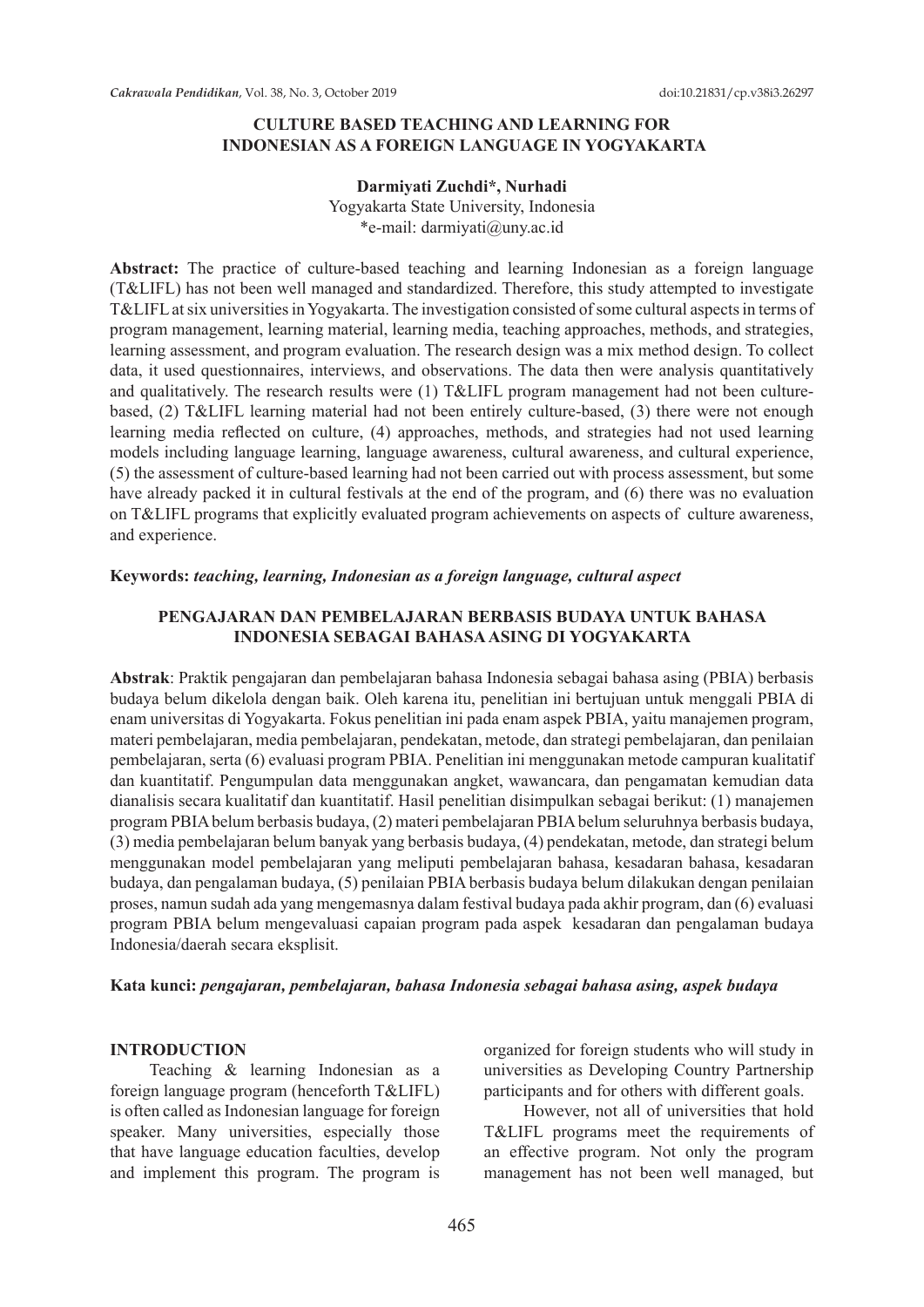also the learning material, learning media, approaches, methods, and strategies of assessment, and evaluation system are often unprepared. Therefore, all these things need an improvement so that a better quality of T&LIFL program can be developed.

There are some evidences that T&LIFL program in Indonesia has not been nationally coordinated and standardized. Each university runs on its own policy. However, the Language Agency has published six series of T&LIFL textbooks. In 2015, there were three books published entitled *Lentera 1, 2, 3*. Then in 2016, there were six textbooks published: *Sahabatku Indonesia: Tingkat A1* (Novianti & Nurlaelawati)*, Sahabatku Indonesia: Tingkat A2* (Maesaroh & Ellis)*, Sahabatku Indonesia: Tingkat B1* (Rakhmawati & Hakim)*, Sahabatku Indonesia: Tingkat B2* (Widia & & Sulistyaningsih)*, Sahabatku Indonesia: Tingkat C1* (Meilinawati & Darmayanti)*, Sahabatku Indonesia: Tingkat C2* (Gunawan & Muhamad)*.*  A1 and A2 are for beginners, B1 and B2 are for intermediated, and C1 and C2 are for advance level. Even so, those books need an innovation or supporting materials that cover more aspects of Indonesian culture. This is necessary because getting to understand and to practice Indonesian will be more effective if Indonesian language and culture are integrative learnt. Because learning Indonesian separated from culture is really not meaningful.

The culture in this study refers to Indonesian people way of life which represents in their daily activities, art, foods, crafts, and architects. Some of those were originally local culture then they were recognized as national culture. Understanding those cultures can make easier for the students to understand Indonesian as a foreign language. It is also strengthening the understanding of concepts or expressions learned because they are more strongly recorded in learner memory.

At the same time, students of doctoral program, Yogyakarta State University who took the Seminar on T&LIFL Problems course, rarely had an experience related to the implementation of T&LIFL programs. Some even do not know at all about it because there is no T&LIFL program at the institutions where they used to be faculty members. Therefore, the implementation of this course needed to be innovated by involving the students in a research so that they directly participated in the process of investigating the implementation of T&LIFL program. By doing this activity, hopefully they had competences to manage similar programs in their respective institutions. This course is organized in the form of collaborative learning.

Collaborative learning can transform collective thinking skills. In a team, people are used to thinking and acting together. Through regular practice, team members can learn together effectively. In an educational institution each study group is in one class. A class is a group of people who need each other to achieve a common goal, to develop shared competencies (Senge, 2000). In the context of studying in college or university, students in one class and lecturer are a team so that they can empower the class collaboratively to achieve the objectives of the lecture. Collaborative learning or learning in teams is based on the concept of unionseparate elements so that they can function that is oriented towards one another's awareness of the common goal. Although each person is a different individual, but his efforts tend to lead to goals that are generally the same (Senge, 2000). Therefore, a class can be designed so that students have an awareness of the common goals by being involved in activities to complete a joint task in the form of a project, commonly called project-based learning. This innovation is proven to be effective in helping students to do research. Wiyarsi, Hendayana, Firman, & Anwar (2015) also found that collaborative learning with problem-solving activity was effective to improve students' knowledge.

Developing T&LIFL program based on culture needs a synthesis between the learner's native culture, such as Japanese, American, or other cultures and Indonesian culture. However, it requires some considerations to include the learners' diverse cultural understanding in the T&LIFL program as well as the lecturers' competence to teach Indonesian language intercultural or multicultural. The use of authentic material at the intercultural level is recommended not only to include texts produced by native speakers of the target language, but also those written and said by target language learners or T&LILF program participants. This is intended to achieve communicative goals.

Byram & Esarte-Sarries (1991) explained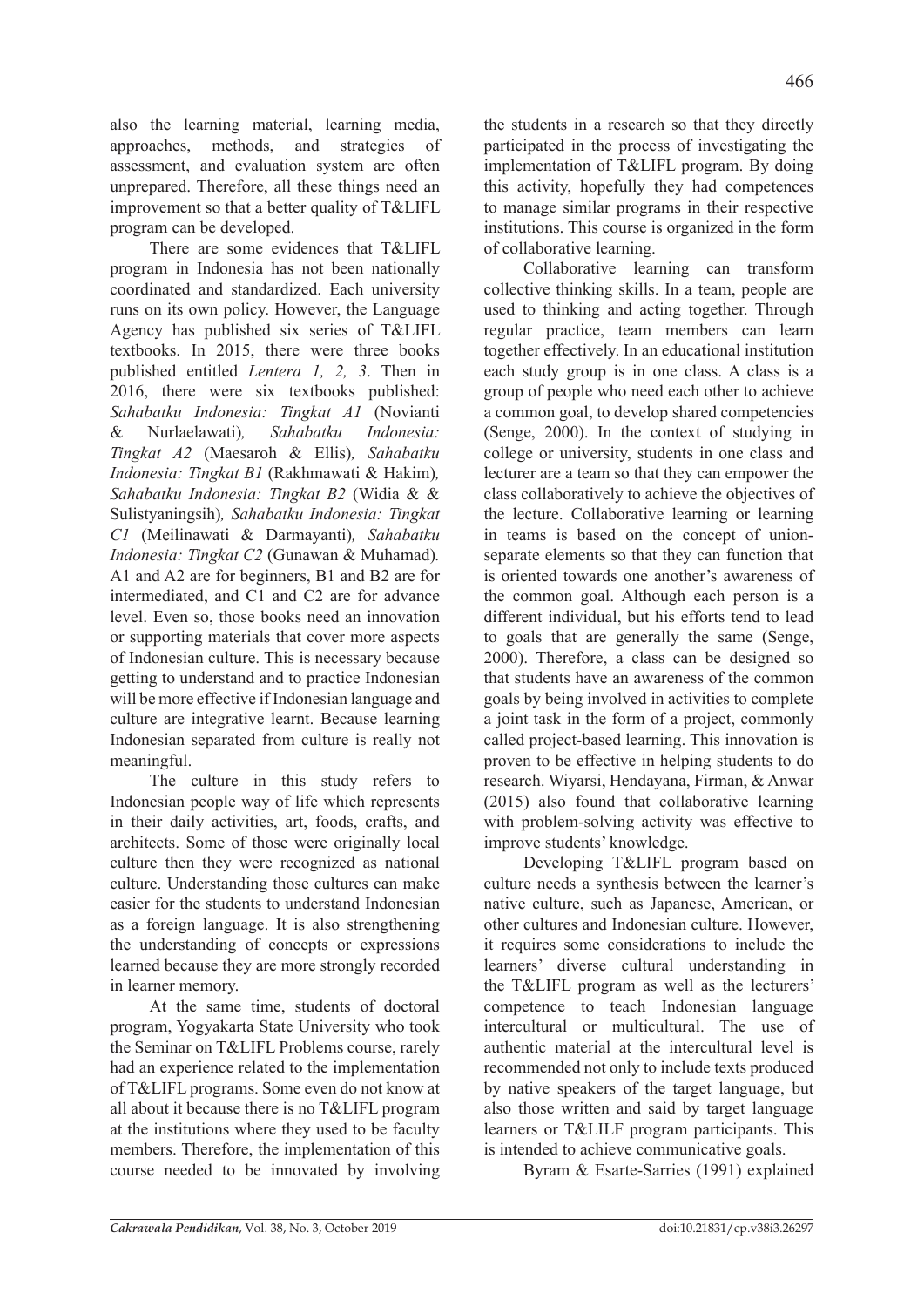that there are two approaches in teaching foreign languages. The first approach is to use mother tongue of the learners as the language of instruction and the second approach is integrating learning languages and cultures in teaching by using the target language.

Figure 1 shows that there are four interconnected foreign language learning activities, namely: (1) Language learning: oriented to language skills and focusing on foreign languages using second/foreign languages as learning media. (2) Language awareness: oriented to socio-linguistic knowledge, focusing on comparison of languages, using learners' mother tongue as the language of instruction. (3) Cultural awareness: oriented to cultural knowledge by focusing on cultural comparisons. (4) Cultural experience: oriented to cultural experiences with a focus on foreign cultures in the target language. The model of teaching and learning Indonesian as a foreign language by integrating Indonesian or regional cultures as suggested by Byran & Esarte**-**Sarries is not developed yet. Furthermore, as Indonesia has been internationally recognized of having cultural diversity by UNESCO, it is important to investigate how the implementation of culture-based teaching & learning Indonesian as a foreign language in some institutions in Yogyakarta.



**Figure 1. Foreign Language Education Model by Byram & Esarte-Sarries (1991)**

Researches on T&LIFL being published through scientific journals are still limited. One of them that can be considered relevant to this current research is the development of Indonesian language teaching materials for foreign speakers, based on the results of the learning needs analysis by Suyitno (2014). He stated that T&LIFL learners in general are adults who already have enough knowledge and insight. Some topics they want to learn are general topics such as environment, human relations, world events, etc. To accommodate interests and needs that may differ from one to the other, learning materials should be varies. Another T&LIFL researcher, Taftiawati (2014), wrote about communicative strategy for South Korean students as beginner level learners in UPI (University of Indonesian Education). The study sought one alternative of L2 learning with one of the literary learning strategies. The strategy used was the adaption of the word games poetry model being known since 1993. The third research was from Gusnawaty & Nurwati (2019) entitled "A Learning Model of Bahasa Indonesia as A Foreign Language Based on Local Intercultural Politeness". They found that the model was effective in overcoming the foreign learners' problems in oral interactions and improving their Indonesian language communicative competencies. Kusmiatun, Suyitno, HS, & Basuki (2017) also conducted the same field research. They identified features of Indonesian for speakers of other languages learning for academic purposes. They found that T&LIFL for academic purposes consisted of specific characteristics of learning components such as learning purpose, instructors' characteristics, learning material & instructional strategy, and learning assessment.

Culture-based foreign language teaching and learning has also been discussed by Hsin (2003). He discussed on how to integrate culture in foreign language learning. There are some characteristics in foreign cultural learning: (a) it is like the process of interpretation aiming to make students understand such as: greeting the native speakers, act and respond in languages that are different from the way they do, both in fictional texts and in social life, (b) understanding of culture is constructive learning, and (c) cultural learning cannot be generalized as teachers do in teaching grammar. It needs to be focused on exploration and description. It is because the rules for creating meaning in culture are dynamic (Hsin, 2003). Foreign cultural content in teaching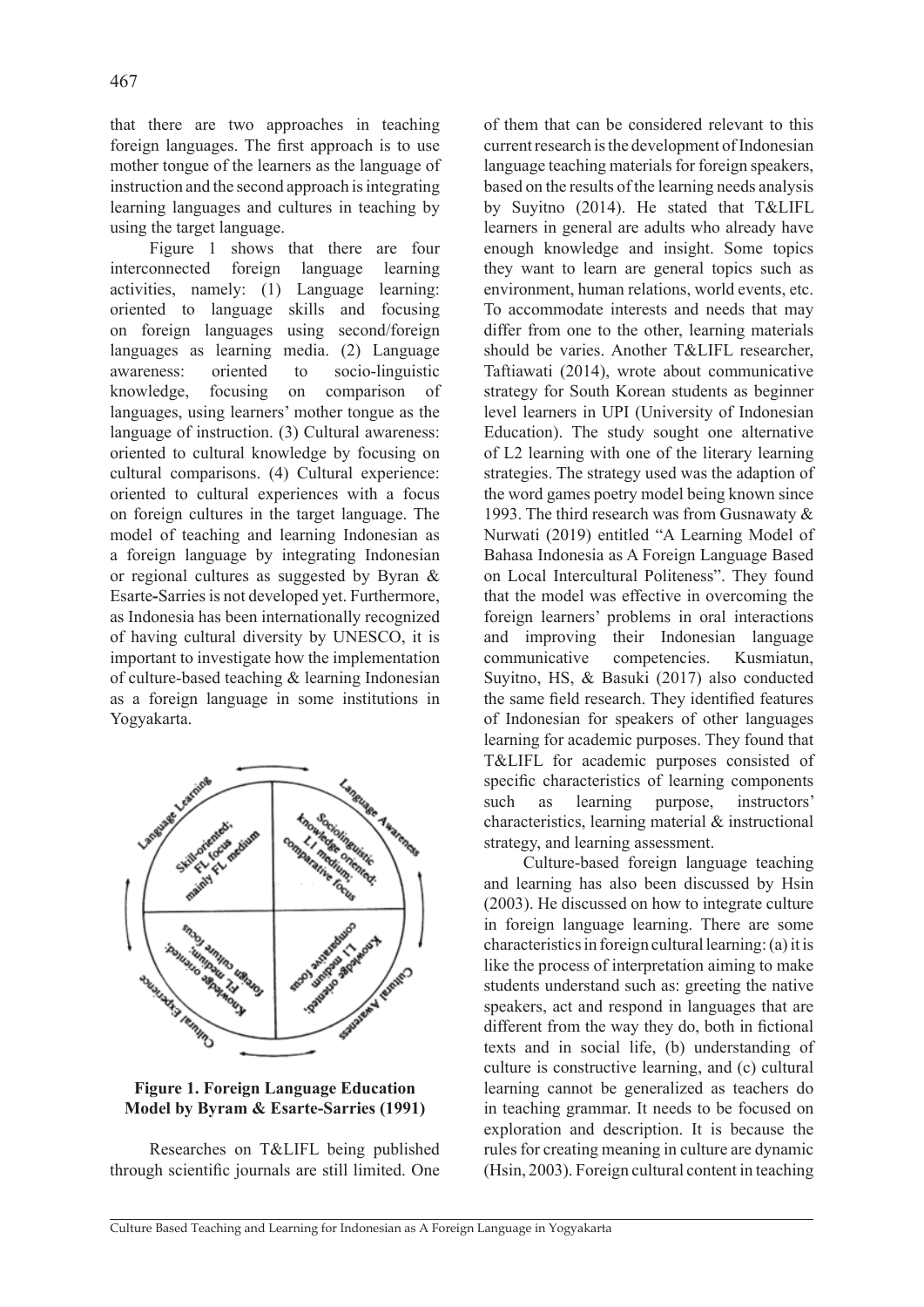and learning also needs to be considered. It is because when they are separated from cultural roots, learners will find difficulties in socializing into the real context of the target language use. As an addition, dealing with the issue of global culture, foreign language learning content must be related to local culture (Hsin, 2003).

Those studies shared the object of the study about T&LIFL learning. However, the focus of each research came from the experience of researchers who taught T&LIFL on their respective campuses. This current research is different from those previous studies. It is because it emphasizes cultural aspects as the basis of T&LIFL learning and investigates how those teaching and learning processes are conducted by integrating Indonesian culture, including their program management and evaluation.

This study is about the investigation of culture-based teaching & learning Indonesian as a foreign language (T&LIFL) at six universities in Yogyakarta. The aspects explored are how is the management of a culture-based T&LIFL, how is the preparation of learning material of culture-based T&LIFL, how is the development and utilization of culture-based T&LIFL media, how are the approaches, method, and strategy used for culture-based T&LIFL, how is the assessment of culture-based T&LIFL learning, and how is the evaluation system of culturebased T&LIFL program. All this information is important for developing a better T&LIFL program. The previous study done by Gusnawaty & Nurwati (2019) explored cultural aspects of T&LIFL but it was limited in term of local intercultural politeness. Therefore, this study intends to explore cultural aspects of T&LIFL in the broad sense.

## **METHOD**

This research used is a mix method design. The object of the research is the implementation of culture-based T&LILF program, including: (1) management, (2) material development, (3) media selection and development, (4) selection of approaches, methods and strategies, (5) assessment of learning, and (6) program evaluation. These six aspects are examined in general in six universities implemented T&LILF program. Questionnaire was used for collecting quantitative data about the general implementation of the program while interview

and observation were for qualitative data to explore deeply about the implementation of every aspect. Content validity and inter rater reliability were used in this study. Data was collected by six UNY doctoral students in six universities in Yogyakarta. They are Yogyakarta State University (UNY), Sunan Kalijaga State Islamic University (UIN SUKA), Indonesian Art Institute of Yogyakarta (ISI), Sanata Dharma University (USD), Ahmad Dahlan University (UAD), and Indonesia Islamic University (UII). Data collected by questionnaire were analyzed quantitatively by categorizing the responses, while data from interview and observation were analyzed qualitatively to describe the use of cultural aspects in the implementation of the existing T&LIFL programs.

### **RESULTS AND DISCUSSION Results**

The result of the study concerning of all aspects investigated is presented in the Table 1.

Based on the result of quantitative data analysis, it was obtained some findings as follows. As presented in table 1, the average score of the management aspect was 3.436 (from a maximum score of 4.0). It means that from the management aspects, the implementation of the T&LILF was classified as good.

Overall, the management elements of the program consists of 5 questions, namely how often: (1) the institution revise the program, (2) the staff functions in accordance with the tasks assigned, (3) training is conducted for teaching staff to improve teaching competence, (4) the marketing system at this institution is well implemented, and (5) T&LILF program is seen as a part of cultural diplomacy strategy. From the average score stated above, there are still things that need to be improved.

For T&LILF learning material, the average score was 3.430, while media development and utilization was at an average of 3.420. These scores were slightly lower than the average score of management elements. The score of approach, method, and strategy, was also lower than the average score of the management aspect, which were only 3.360. The highest score was obtained from the elements of the assessment instrument which reached 3.685, while the program evaluation system only reached 3.191, the lowest score compared to the other aspects.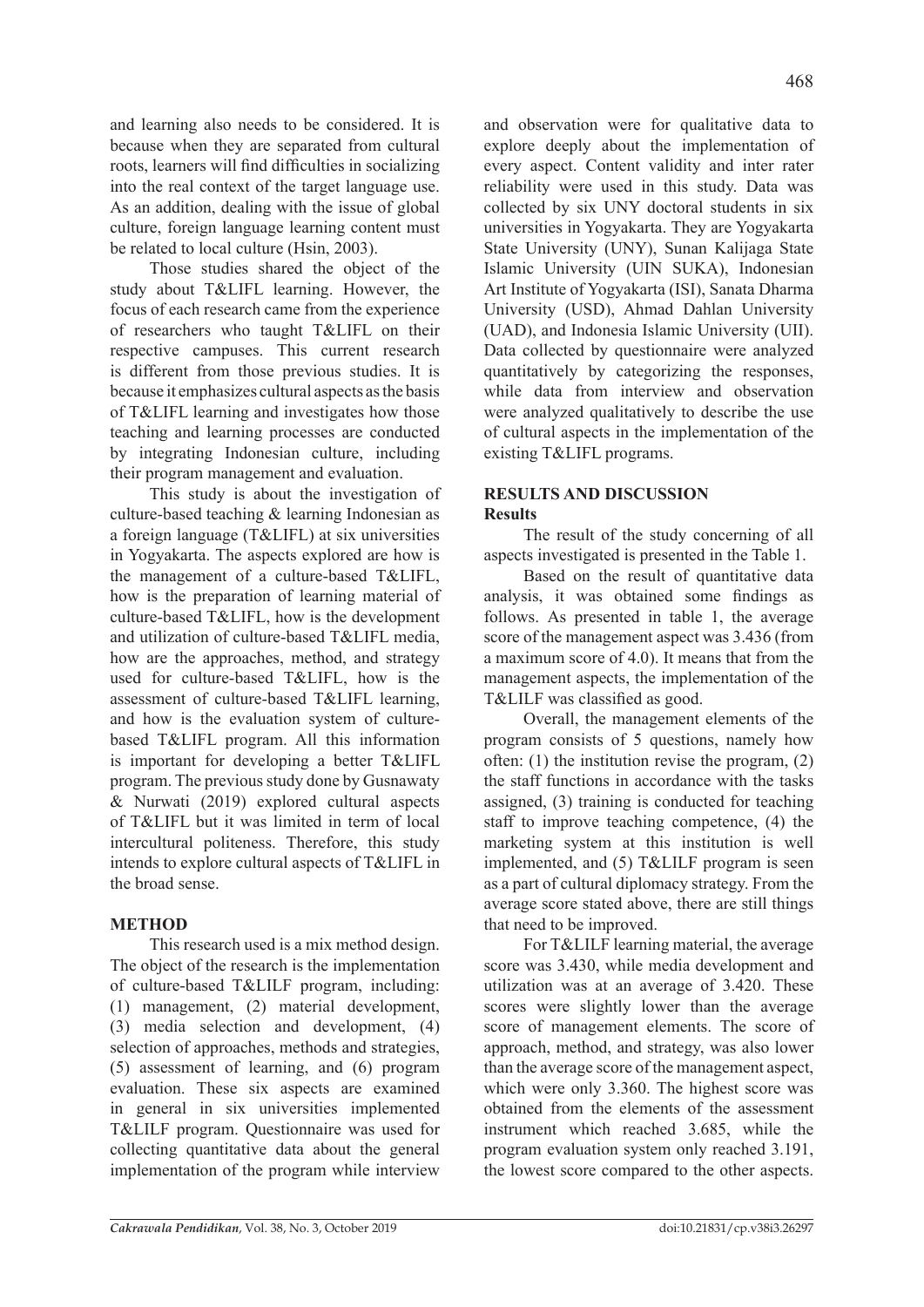From these figures, the implementation of the T&LILF on several campuses in Yogyakarta was categorized good, although there were still some elements needed to be improved or maximized.

**Table 1. The Result of Quantitative Data Analysis** 

| N <sub>0</sub> | <b>Implementation of T&amp;LILF</b><br><b>Elements</b> | Score |
|----------------|--------------------------------------------------------|-------|
| 1              | Program Management / Planning                          | 3.436 |
| $\mathfrak{D}$ | Material Development                                   | 3.430 |
| 3              | Media Development & Utilization                        | 3.420 |
| 4              | Approaches, Methods & Strategies                       | 3.360 |
| 5              | Assessment Instrument                                  | 3.685 |
| 6              | <b>Program Evaluation System</b>                       | 3.191 |
|                | Average score                                          | 3420  |

From the results of interviews and field observations in the universities implementing T&LILF program, the following findings were obtained.

UIN SUKA has Language Development Center with four divisions, including: (1) Arabic Language Division, (2) English Language Division, (3) Indonesian Language Division, and (4) Administrative Coordinator.

The educational background of T&LILF teaching staffs in UIN SUKA were Indonesian language education. All the teaching staffs were faculty members in Indonesian language department, and all of them were native speakers. In addition, all foreign students studying at this institution were required to take T&LIFL program.

This program was firstly implemented in 2013. The participants, mostly from Southern Thailand, some of them were master students. Sometimes they had difficulty writing a thesis because they had not enough writing skill in Indonesian language. Some of them even could not speak Indonesian, so unfortunately, they dropped out.

In general, the T&LILF in UIN SUKA had not been designed culturally based. The only cultural aspects associated with this program were in the form of a fieldtrip to places related to Yogyakarta's peculiarities. For example, field trip to Parangtritis Beach, Malioboro Street, Prambanan Temple, Kasongan Craft, or *warung* (small restorant). Hopely, by this activity, participants could also learn firsthand the culture of Yogyakarta or Indonesia in general.

The peculiarities or could be said to be the main cultural elements for the implementation of T&LILF in UIN SUKA should be one related to the Islamic elements. It is because UIN is a higher education institution based on Islamic education. However, these potential cultural elements had not been explored yet in developing T&LILF program.

 USD T&LILF was relatively better organized. USD has language center that organized Asian language courses consisting of Indonesian, Javanese, Korean, Japanese, and Mandarin. T&LILF teacher's educational background were Indonesian Language Education, English Language Education, Indonesian Literature, or English Literature. They should take training in order to be T&LILF instructors.

Learning related to cultural aspects for the T&LILF students was usually carried out on Saturday, namely in the form of field trip visiting several objects such as: traditional markets, orphanages, batik training center, silver manufacturing site (Kota Gede), and others. Some even had done interviews with security guards or teachers. This was a direct Indonesian language exercise and cultural experience as well

In addition to the above activities, another cultural element that was carried out by USD T&LILF was by sending students to several international events held in other campus. For example, involving the learners at the International Festival held by UNY every year. In that way, they did not only know the culture of other countries, but also understood the diversity of Indonesian culture because there were several contingents from some provinces.

From the results of interviews and field observations on aspects of T&LILF learning material in several T&LILF implementing institutions in Yogyakarta, the following findings were obtained. The T&LILF in the Indonesian Institute of Arts (ISI) Yogyakarta was managed by the International Affairs Unit which was under the direction of the Secretary of the Rector. The International Affairs Unit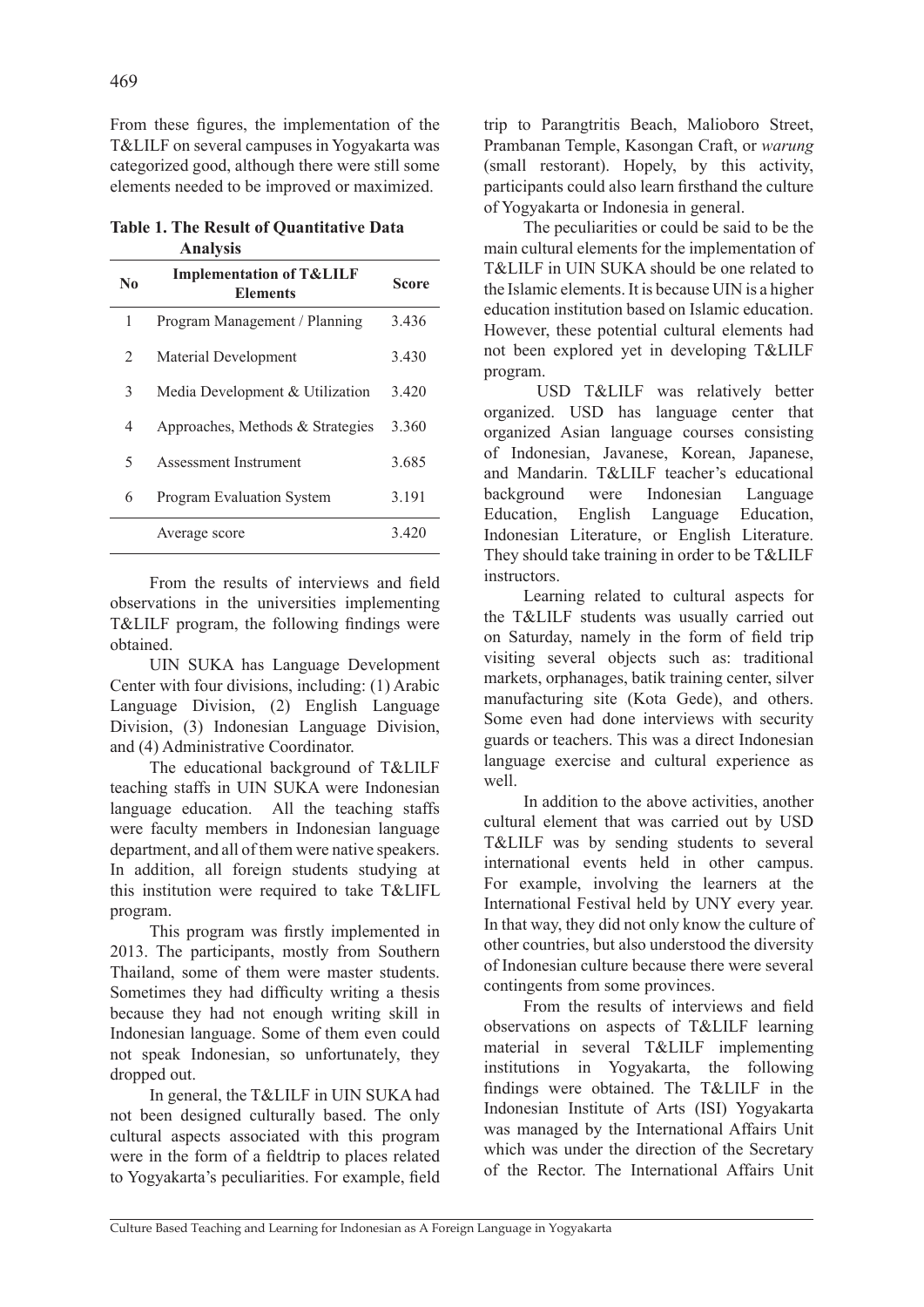had a vision of being committed to strengthen international networks. It provided professional support and advised to international students. It helped international students to resolve problems related to the various complexities associated with international partnerships in academic matters. This vision was very helpful not only for foreign students, but also for the whole community within this institution.

T&LILF classes at ISI were only conducted on one semester, namely in odd semester. The material delivered was often not finished, because the limitation of time. The T&LILF program only organized two learning levels, namely basic and intermediate level. They did not open advanced class because they were constrained by the teaching resources there. There were four instructors of T&LIL, two of them from English department and the other two from Indonesian language department. They had absolutely no basic knowledge to be T&LILF program instructors.

**Ahmad Dahlan University (UAD)** had three T&LIFL programs, namely Darmasiswa, Study Program, and Balai Bahasa (selffunded). Scholarships were under the auspices of the Office of International Affairs of UAD. Darmasiswa was a scholarship program offered to all foreign students from countries that had diplomatic relations with Indonesia. This scholarship allowed international students to learn Indonesian language, art, music and crafts.

Teaching materials used in the Darmasiswa T&LIFL were issued by the National Language Agency, in the form of textbooks entitled *Sahabatku Indonesia*. For supplement material, the instructor sought other sources related to the material in the textbooks. In this program, the instructor had never developed his/her own teaching material, unlike in the Study Program T&LILF, where the instructor always developed teaching material.by his/herself.

There were only a few cultural elements conveyed by the instructor while teaching in the class, because there was indeed a course specifically designed to discuss about culture. The material that was usually delivered by the teacher was always related to the language used every day. Not all teaching materials directly carry out practical activities, only certain materials directly practice. For example, material about art, cooking, etc. is the material

that is used to conducting practical activities so that students become enthusiastic in learning, because they could move freely and express themselves. Several books from the Language Agency (Sahabatku Indonesia) or other *BIPA* books had cultural aspects, although they could be added with teaching material that was more related to Javanese local culture, especially Yogyakarta culture

The third aspect was learning media. In UAD T&LILF, the instructors did not use specific media, unless if the learning material is about local culture products such as wayang, batik, etc. As same as the media, generally, approach-method-strategy, and assessment of T&LILF had not Indonesian culture-based. The approaches, methods, and learning strategies had not also used learning models that included language learning, language awareness, cultural awareness, and cultural experience. The cultural aspects of T&LILF learning assessment had not been carried out with process assessment, but some have already packaged them in cultural festivals at the end of the program.

The last aspect was program evaluation. An evaluation should be carried out by every institution hat run a certain program in order to know the output even the outcome of the program. The purpose is to determine the successes and obstacles faced in running the program by doing this, it can be decided whether a certain program should be continued or stopped. There are many systems of program evaluation that can be implemented. For more details, the following part is the presentation of the program evaluation of the T&LILF in UNY and UII institutions.

Program evaluation had been carried out by the management of UNY T&LILF. The management of it was in the Office of International Affairs. T&LILF was one of the divisions in this office. This program was led by a coordinator, and through this coordinator, interviews were conducted to find out the evaluation system done. In addition, interviews were also conducted with one of the teaching staffs.

T&LILF at UNY carries out various types of programs to support the achievement of institutional goals. Broadly speaking the program managed by this institution was divided into in class and out of class activities. The class program was divided into three program, namely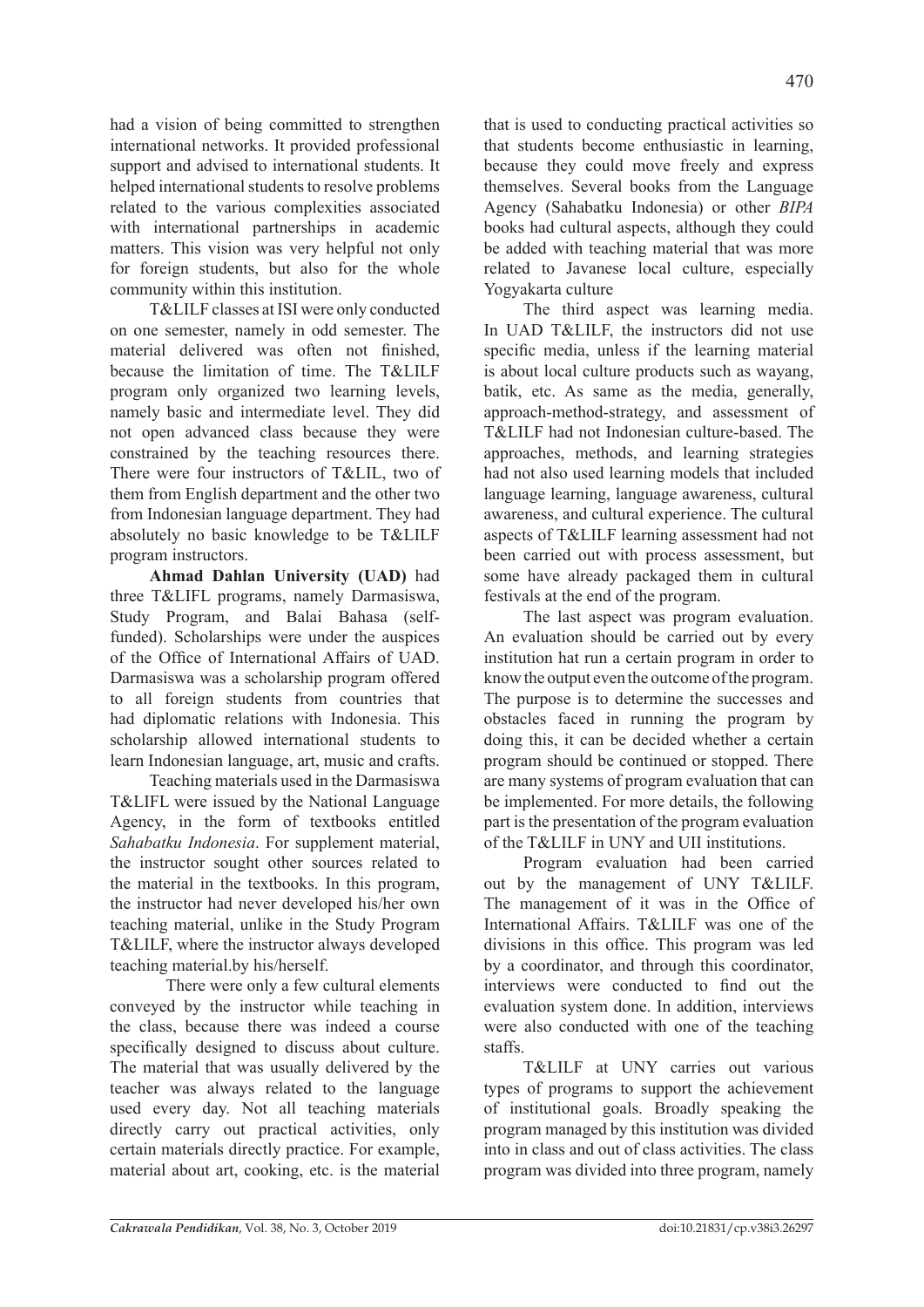cultural language class, Indonesian Language class for academic purposes (*BIPA*TA), and private class programs.

Cultural language class programs were carried out with the aim of teaching Indonesian focused on culture. In this program, teaching did not only focus on knowledge about Indonesian, but it was done as part of culture. It is unlike the *BIPA*TA class program which was carried out in order to have Indonesian language skills for academic purposes. The Indonesian language taught in this program was scientific Indonesian usually used in listening lecture, discussion and oral presentation, reading scientific references, and writing scientific papers.

In addition, student activities in the second semester were cultural camps and the introduction of Javanese culture were carried out in certain villages around Yogyakarta. Students took part in cultural camp activities by taking part in community activities in the village, such as staying in people's homes, participating in plowing fields, caring for livestock and so on. This activity aimed to introduce the way of life of farmers in the villages in Yogyakarta. The introduction of Javanese culture was a separate class taken by students in the second semester. It was also to familiarize Yogyakarta culture.

The other activities were Global Culture Festival, T&LILF Teacher Training, and losing Ceremony. These activities were carried out regularly every year. Participants from these activities varied, specifically for T&LILF teacher training. It was carried out nationally and the participants were academics interested in becoming lecturers of, T&LILF throughout Indonesia. This activity was carried out for two levels, level one and level two.

Furthermore, the Global Culture Festival program was attended by all students in UNY T&LILF and invitees who came from various regions in Indonesia. This activity was an activity to introduce local specialties and culture. Each student was given the opportunity to introduce cultural products and special foods originating from his country using Indonesian language. In addition, invited participants from various regions in Indonesia were also given space to introduce their culture and regional specialties. This festival was open to the public and can be visited by all groups.

Another program that was also carried out by the management of T&LILF in UNY was the closing ceremony. This program was held at the end of the second semester as the culmination of the activities of T&LILF students. This program provided space for each student to display their interest in Indonesia such as poetry, Indonesian regional dances, batik, photography works in various places in Indonesia, and so on. These programs were intended to introduce and bring students closer to Indonesian culture.

Based on information obtained from respondents, the T&LILF program in UNY was regularly evaluated, and it was conducted once a year. Program evaluation was carried out after the program was implemented. Program evaluation involved leaders, teachers, students, and management staff. While outcome evaluations involving graduate users were rarely done. This evaluation was conducted to determine the sustainability or achievement of the program which had been implemented in one year.

Evaluation was carried out to see the quality of services performed by the management of the UNY T&LILF. This evaluation involved students and instructors or lecturers. Evaluation of the quality of management services was done using questionnaires and conducting interviews. Regarding the quality of the services, lecturers or teaching staff were also participated in the evaluation meeting forum. The data of evaluations from both the students and the teaching staff were then analyzed and the results were used to improve the quality of institutional services.

Program evaluation was carried out by the T&LILF management agency in UII**.** The UII T&LILF management was one of the business units of UII engaged in language and culture. As a language institution CILACS was responsible to manage Indonesian language courses for foreign speakers. T&LILF was managed by one of the departments of CILACS called the Research and Development Department. This department not only responsible to solve the problems of the T&LILF but also to develop it as a business unit.

In addition, the implementation of T&LILF in UII was still very lacking. It was noted, besides the Indonesian language course activities, only one activity was designed for students, namely the introduction to Yogyakarta culture. As a business unit, CILACS managed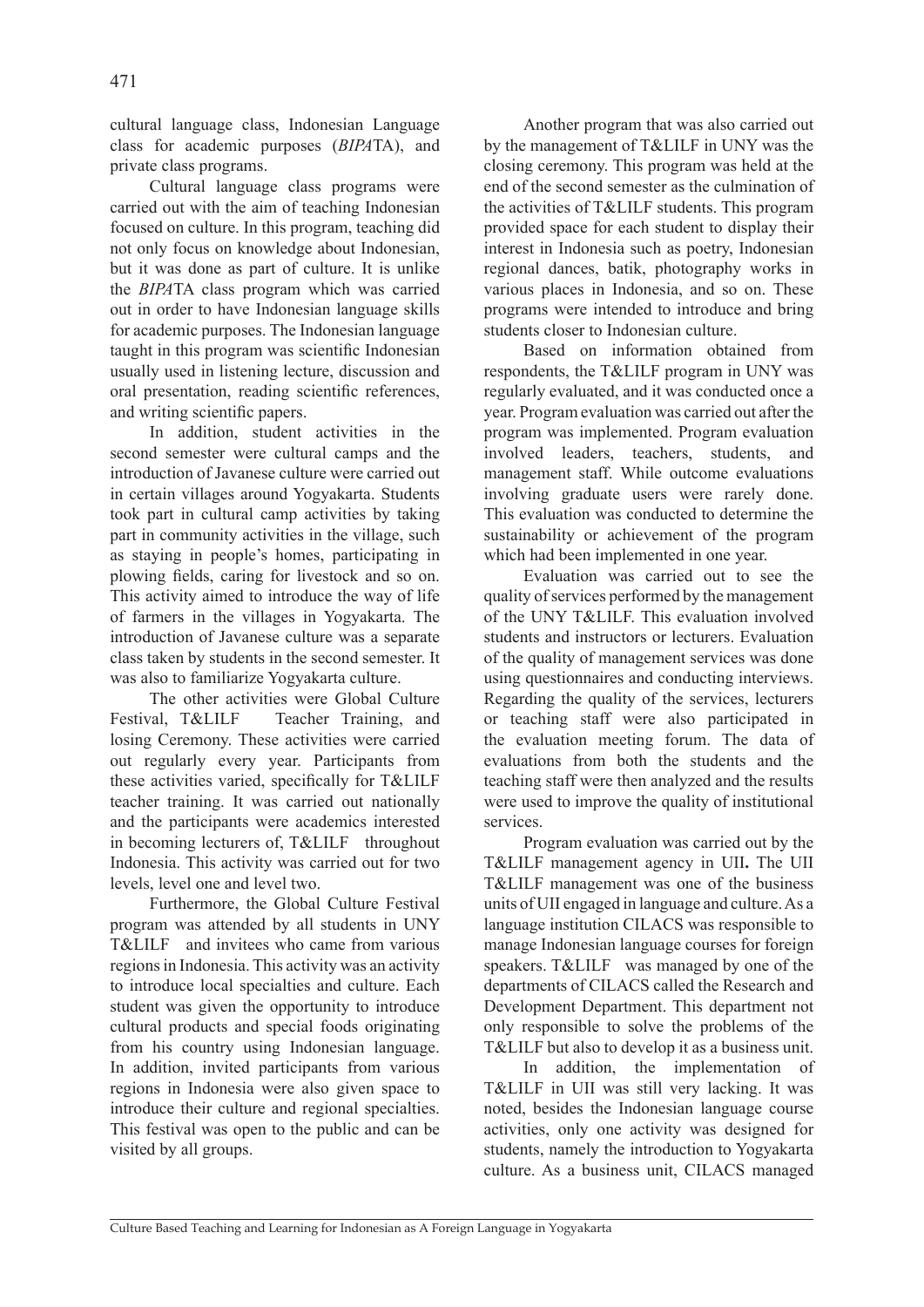many programs. Since the T&LILF program had not shown significant benefits, CILACS had not really focused on developing enough activities for T&LILF programs.

Cultural aspects in the second language or foreign language learning were very important so they could not be separated. Instead, the cultural aspects should be the basis for learning the second language, including in T&LILF learning. Therefore, cultural aspects which in this context could be Indonesian culture or local culture, especially Yogyakarta culture, ought to be an aspect included or used as a basis for T&LILF program in Yogyakarta. This was in line with Kim's (2003) findings on "Exploring the Relationship Between Language, Culture and Identity" in the Gema Online Journal which links the importance of the relationship between the three aspects in language learning, especially second language or foreign language.

The findings of this study were also in line with the findings of Kanoksilapatham (2018) published in Language, Linguistic, and Literature entitled the Local Culture Context-Based English Lesson in Northern Thailand. It was found that language learning h could not be separated from its cultural aspects, the target language culture or the local culture where learners learn a second language or a foreign language.

## **Discussion**

The result of quantitative data analysis showed that the six elements of program implementation of T&LILF namely (1) program management, (2) learning material, (3) learning media, (4) approaches, methods, and strategies, (5) assessment, and (6) program evaluation were in good category. However, deeper investigation using qualitative data indicated that the basis of culture in every aspect has not been considerably well developed. The following discussion adresses the finding relating every element integrated into the existing relevant theories and the previous research findings.

T&LILF **program management** had not been fully culture-based. The evidences could be found from the recruitment of lecturers and staff. There was no requirement demanding on the educational background of cultural studies. Whereas, the absence of staff development with the special material regarding to the integration of culture in Indonesian learning as a foreign

language would influence on the success in managing and running the program. This is in line with the thought of Mikhaleva & Régnier (2014) that in the cultural learning, combining the two cultures, namely indigenous culture and target culture are the most appropriate way to do. They call them as a parallel study of culture. That learning model is considered good enough to help learners especially in developing their personalities. Whereas one of the ways to observe their personality changes is to see how the learners make interaction with other people such as their teachers or their friends.

Evidently, **learning materials** used are not entirely refer to culture. Even though there have been several cultural introductions through various materials, they have not been entirely based on culture. Synthesizing of learner's origin cultures with Indonesian culture have also not been well applied. The cultural synthesis substantively can be done by combining or mixing the elements from the same of two cultures between the cultures of learners and Indonesian culture. The alignment of these two cultures will not only strengthen the two cultural values of the two countries but will also enable to explore the cultural potential that has not been realized before. Additionally, research done by Mediyawati, Lustyantie, & Emzir (2019) had proven that developing learning materials which were based on multicultural and real life character could support good language acquisition. Cultural synthesis, or alignment of two cultural elements would support the pride of learners in the cultural values of their respective countries and an appreciation of the target culture they learned. However, cultural synthesis does not mean only merging of two cultures, but rather the effort to train the learners' attitudes and sensitivity in appreciating different cultures, which can then form a global perspective. Some experts also said that cultural synthesis is very important in supporting the success of cultural learning. For example, Altstaedter & Jones (2009) who state that the ability to integrate cultural knowledge including the ability to compare two cultures will help learners gain broader perspectives and help them to form intercultural awareness. In addition, Madya (2013) states that bench marking one's own culture and target culture is the most basic level in the practice of cultural learning.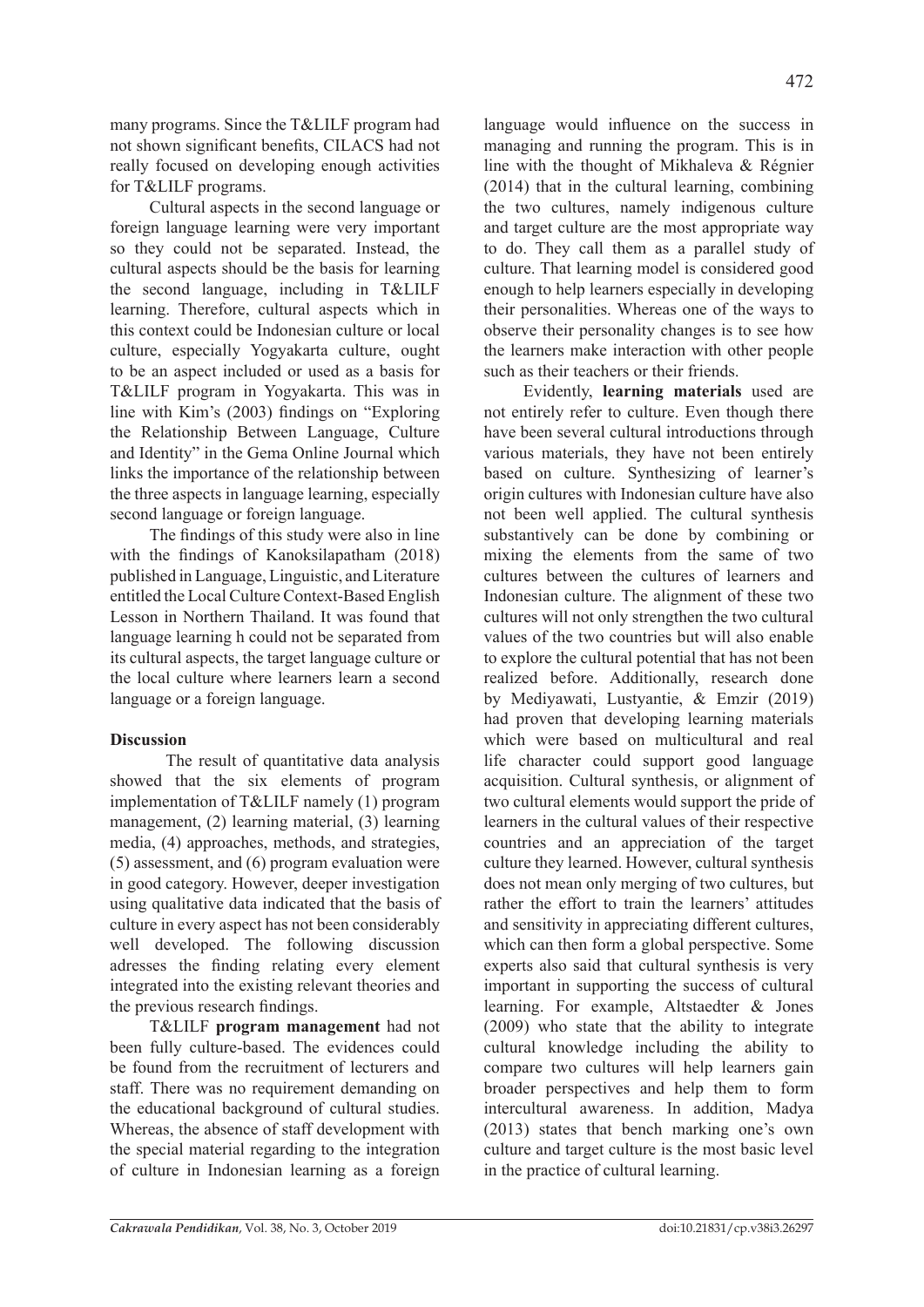Regarding the use of **learning media**, most of universities conducting T&LILF have not maximized the existence of digital media. The media commonly used are only visual, audiovisual, and optimizing potential environment. There are many benefits that can be gained indeed when the cultural learning activities maximize the use of digital technology. As Altstaedter & Jones (2009) had done to find out the understanding of the target culture, they used WebQuests consisting of short-term Web-Quests and long-term WebQuests. Learning culture with Web-Quests will be very helpful. It is because there are several parts in that application which can be used by the lecturers such as an introduction, a task, information sources, and description of the process, guidance on how information should be organized, and a conclusion. It is believed than when optimize the digital media, the learning outcomes will be more satisfactory. In line to this issue, the ideas proposed by Morgan & Cain (2000) showed that using digital media able to support learners develop contexts independently even in dialectic learning. One of the ways that is closest to the learners' lives is e-mailing. It can be used to communicate in a wider scope, in addition, video-conferencing and software those that can also support more interactive learning activities. Yilmaz (2017) also convinced that web-based materials can be used as teaching resources. Moreover, since teaching and learning language is an interwoven process, the internet power might be exploited such as modifying activities, practicing vocabulary acquisition, checking the grammar of the target language, and practicing the main four skills using web-based ICT Tool.

In relation to the application of **approaches, methods, and strategies** in learning, the cultural learning model offered by Byram & Esarte-Sarries (1991) including language learning, language awareness, cultural awareness, and cultural experience is appropriate to apply. This is because cultural learning is different from learning other subjects. Cultural learning is more interpretive and constructive (Hsin, 2003). It means that during the learning process, learners must be able to find out the values that are memorable so that they will carry out the interpretation process naturally and finally able to construct and conceptualize the meaning according to the internal cognitive maps they have.

The **assessment** of cultural learning is more affective. It is therefore attitudes, cultural assimilated, and cultural awareness must be the main considerations (Madya, 2013). In general, all universities holding T&LILF do not have a standard of cultural learning assessment. UNY T&LILF is the only program that gave more attention to the assessment of cultural aspect of learning Indonesian language. It was appearing in the activities done at the end of the program that was *Global Culture Festival*. T&LILF participants' achievement has not specifically assessed for learning processes. A good assessment should cover process and product of instruction in order to reflect how far the lesson can be mastered by the leaners as well as how teachers can deliver the teaching materials. This thought is in line to Kartowagiran, Wibawa, & Alfarisa' (2019:34) explanation that through assessment, it can be monitored how teachers deliver the lesson and how they encouraged the students to learn the lesson can be driven.

To solve this problem, the learning assessment model offered by Byran & Esarte (1991) can be used as an alternative assessment. Given that cultural learning assessment must also be able to reveal communicative behavior between cultures, then at least three things such as (1) attitudes toward the target language, (2) attitudes towards the target culture, and (3) how their feelings or beliefs towards both need to be considered (Wright, 1999). In line with these thoughts, the culture-based T&LILF assessment must be based on the principles of cultural learning. Liddicoat (2011) provides an overview of pedagogical principles to support the intercultural understanding of learners, which include: (1) active construction (constructing meaning actively in various contexts) (2) making connections (finding cultural differences and differences in belonging and learned culture), (3) interaction (constantly interacting with the language and culture learned), (4) reflection (involves awareness of how the relationships between all aspects of culture are learned, as well as concepts such as diversity and cultural identity).

The last element that is depicted through this research is **evaluation**. It has a significant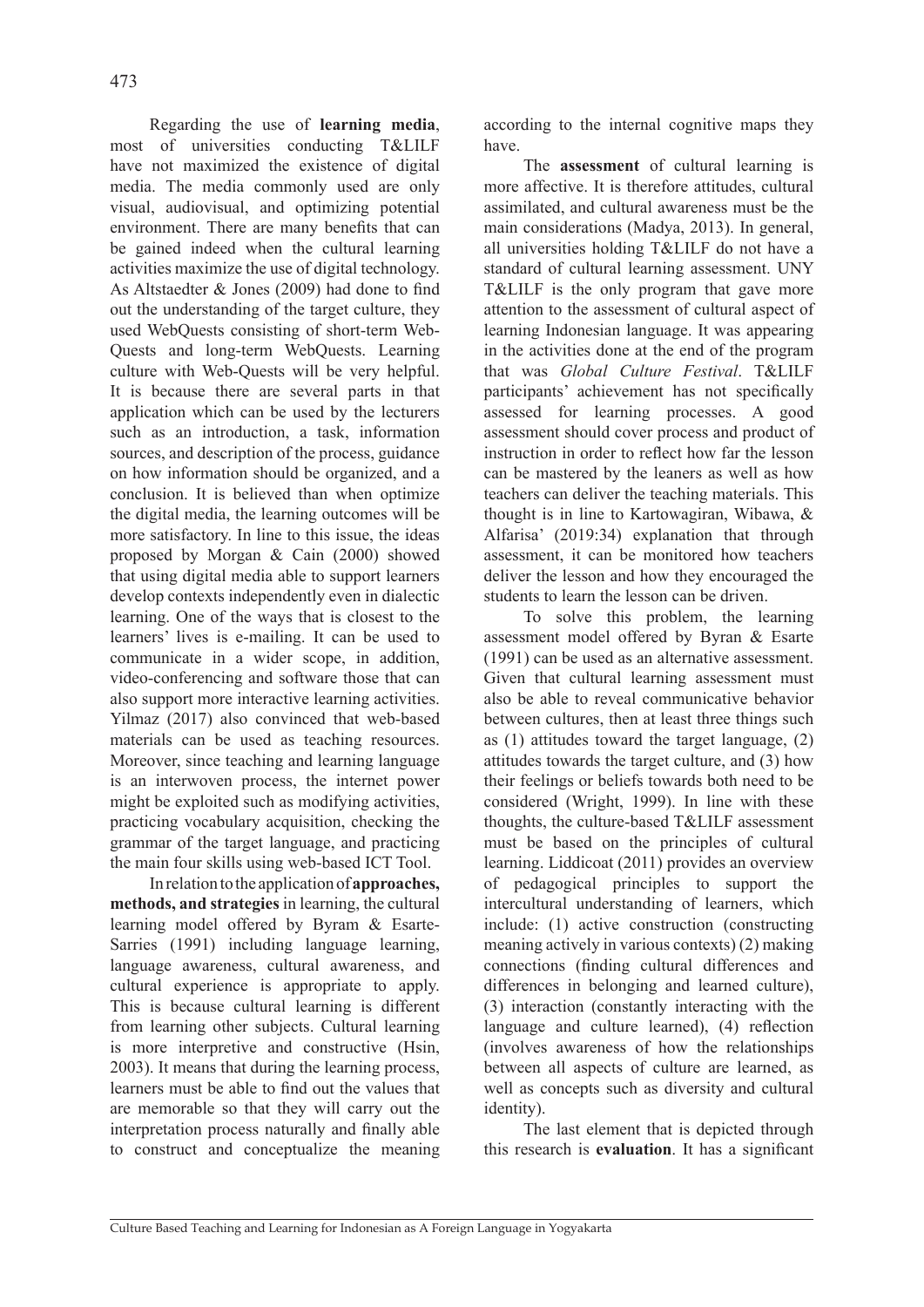impact on a program. The evaluation is used as a measuring tool to determine the implementation of a program run by the institution. From that result, it can be understood whether a program is successful or not. This idea is supported by Suyanto (2018) that evaluation is used to monitor that the program was run on the right tract. Evaluation is also used to decide whether a program can be continued or stopped in that period. Unfortunately, there was no evaluation of the T&LILF program that explicitly evaluated the program achievements on aspects of understanding, awareness, and experience of Indonesian / regional culture. Therefore, the evaluation system of implementing a culturebased T&LILF program need to be developed properly.

The results of this study are also related to the results of Said (2010) research on, T&LILF Unacceptable Collocations by Learners of Indonesian as a Foreign Language and the Implication in Language Learning. Foreign language learners' ability to collocate words that are natural and acceptable in the target language is important in foreign language learning; however, it is notoriously difficult for foreign language learners and sometimes makes them frustrated. The finding shows that there are 176 unnatural Indonesian collocations, some of which are negative transfers of learners' mother tongue. This suggests that direct teaching of collocations should be given special emphasis in teaching Indonesian as a foreign language. In another words, in order to be effective, it must be done using culture-based learning.

This point is also related to the results of Mikheeva, Shapovalov, Ereshchenko, & Antibas (2018) research that stated second language learning such as T&LILF that applying the communicative tactics as a basis for teaching a foreign language. The use of a simulated dialogue can promote the optimization of the teaching process and supplementary motivation in learning a foreign language as a communication tool, because the choice of an optimal way of expressing intentions is the communicative need of any person learning a language. Of course, this point is also related to cultural aspects as the basis for T&LILF.

# **CONCLUSION**

The results of the study of the six T&LILF programs organized by six universities in Yogyakarta can be summarized as follows. First, T&LILF program management has not been culture-based. In the recruitment of administrative and teaching staff there is no requirement for educational background in cultural studies that are expected to be able to manage intercultural learning. Likewise, there has been no development of staff with special material regarding the integration of culture in learning Indonesian as a foreign language. Second, the learning material has not been entirely based on culture. Although there have been several cultural introductions through some materials, not all of them which are based on culture. T&LILF material in the form of synthesis of learning origin culture with Indonesian has also not been developed. Third, there are not many learning medias that are based on culture, only limited to a number of those which material is taken from Indonesian cultural products. Fourth, approaches, methods, and strategies have not used learning models that include language learning, language awareness, cultural awareness, and cultural experiences. Fifth, the assessment of culture-based learning has not been carried out with process assessment, but some have already packed it in cultural festivals at the end of the program. Sixth, there is no evaluation of T&LILF programs that explicitly evaluates program achievements in aspects of the internalization of Indonesian/regional culture.

Some suggestions that can be submitted based on this research are as follows. First, T&LILF program organizers who are the subject of this research need to improve cultural aspects in terms of management, material, media, approaches, methods, and learning strategies, learning assessment, and program evaluation. Second, the second phase of research needs to be done, which focuses on the development of culture-based T&LILF programs in all aspects. The program needs to be tested for effectiveness so that it can become a reference for implementing T&LILF programs in universities in Indonesia. This will improve the quality of the existing program in term of emphasizing cultural aspects in the teaching and learning Indonesian as a foreign language.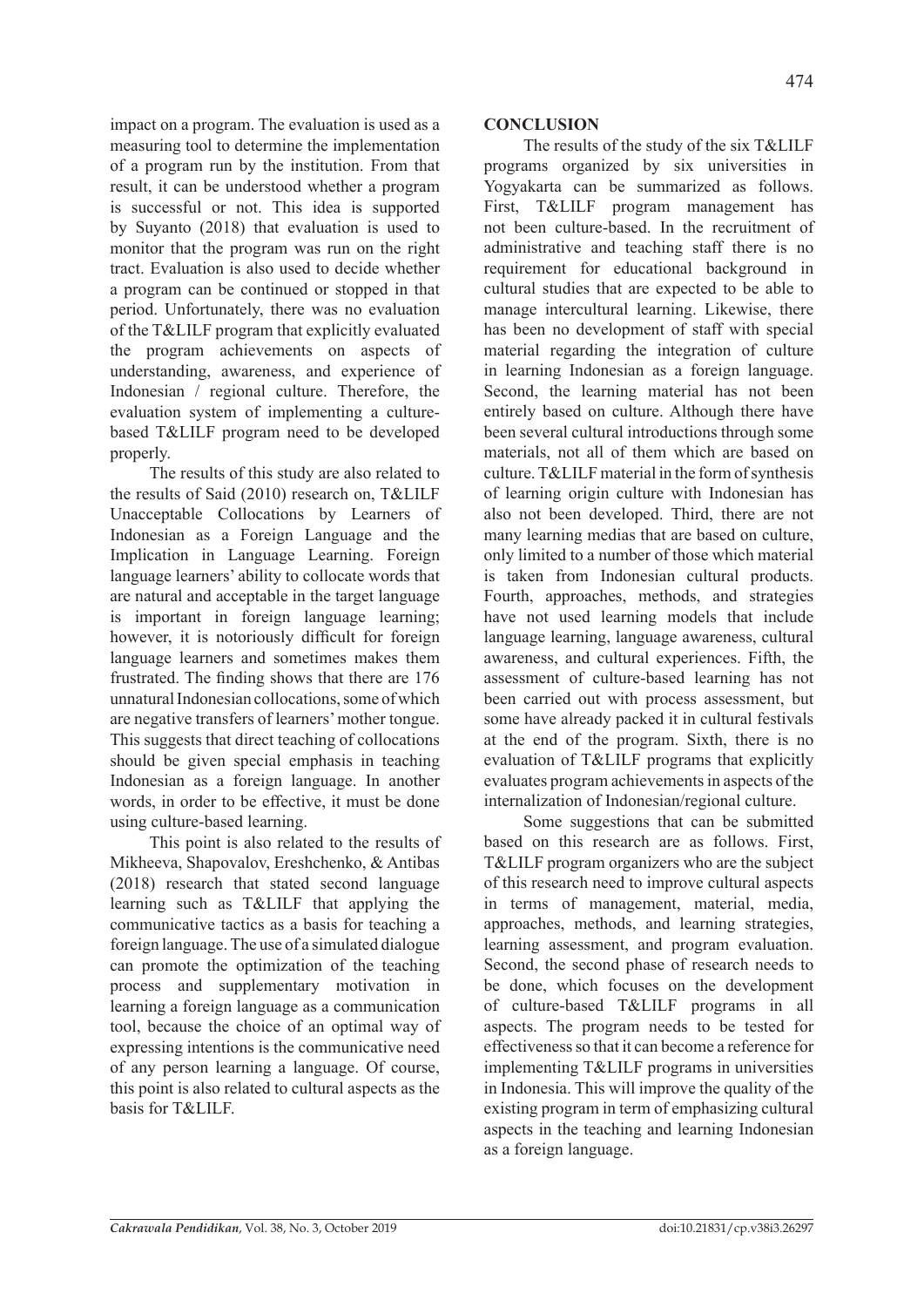This research had been funded by Graduate School Program, Yogyakarta State University.

### **REFERENCES**

- Altstaedter, L. L., & Jones, B. (2009). Motivating students' foreign language and culture acquisition through webbased inquiry. *Foreign Language Annals, 42*(4), 640–657. doi:10.1111/j.1944- 9720.2009.01047.x.
- Byram, M., & Esarte-Sarries, V. (1991). *Investigating cultural studies in foreign language teaching: A book for teachers*. Clevedon Philadelphia: Multilingual **Matters**
- Gusnawaty, G. & Nurwati, A. (2019). A learning model of Bahasa Indonesia as a foreign language based on local intercultural politeness. *Cakrawala Pendidikan*, *38*(1), 141-155. doi:10.21831/cp.v38i1.23164.
- Gunawan, W. & Muhamad, A. (2016). *Sahabatku Indonesia: Tingkat C2*. Jakarta: Pusat Pengembangan Strategi dan Diplomasi Kebahasaan, Badan Pengembangan dan Pembinaan Bahasa.
- Hsin, C. (2013). Language and culture in foreign language teaching. *English Teaching Forum, 53*(2), 1-19.
- Kanoksilapatham, B. (2018). Local contextbased English lessons: Forging Northern Thai knowledge, fostering English vocabulary. *3L: Language, Linguistic, Literature, The Southeast Asian Journal of English Language Studies*, *24*(2), 127- 142, doi:10.17576/3L-2018-2402-10.
- Kartowagiran, B., Wibawa, E. A., & Alfarisa, F. (2019). Can student assessment sheets replace observation sheets? *Cakrawala Pendidikan*, *38*(1), 33-44. doi:10.21831/ cp.v38i1.22207.
- Kim, L. S. (2003). Exploring the relationship between language, culture and identity. *Gema Online: Journal of Language Studies*, *3*(2), 137-158.
- Kusmiatun, A., Suyitno, I., HS, W., & Basuki, I. A. (2017). Identifying features of Indonesian for speakers of other languages (*BIPA*) learning for academic purposes. *International Journal of Social Sciences and Education Studies (IJSSES)*, *3*(4), 197-207.
- Liddicoat, A. J. (2011). Language teaching and learning from an intercultural perspective, the history and theory of language planning. In E. Hinkel (Ed.), *Handbook of Research in Second Language Teaching and Learning Volume II* (pp. 837–855). New York, NY: Routledge.
- Madya, S. (2013). *Metodologi pengajaran bahasa: Dari Era Prametode sampai Era Pascametode.* Yogyakarta: UNY Press.
- Maesaroh, R. & Ellis, R.A. (2016). *Sahabatku Indonesia: Tingkat A2*. Jakarta: Pusat Pengembangan Strategi dan Diplomasi Kebahasaan, Badan Pengembangan dan Pembinaan Bahasa.
- Mediyawati, N., Lustyantie, N., & Emzir. (2019). M E D I A: Designing a model of IFL learning materials for foreign workers*. Cakrawala Pendidikan*, *38*(1), 75–89. doi:10.21831/cp.v38i1.22245.
- Meilinawati, L. & Darmayanti, N. (2016). *Sahabatku Indonesia: Tingkat C1.* Jakarta: Pusat Pengembangan Strategi dan Diplomasi Kebahasaan, Badan Pengembangan dan Pembinaan Bahasa.
- Mikhaleva, L. V., & Régnier, J.-C. (2014). Parallel study of native and targetlanguage cultures in foreign language teaching. *Procedia - Social and Behavioral Sciences*, *154*, 118–121. doi:10.1016/j. sbspro.2014.10.122.
- Mikheeva, T. B., Shapovalov, E. Y., Ereshchenko, M., & Antibas, I. A. (2018). Dialogue communicative structures in teaching foreign language. *Ponte, 74*(4). doi: doi:10.21506/j.ponte.2018.4.23.
- Morgan, C., & Cain, A. (2000). *Foreign language and culture learning from a*